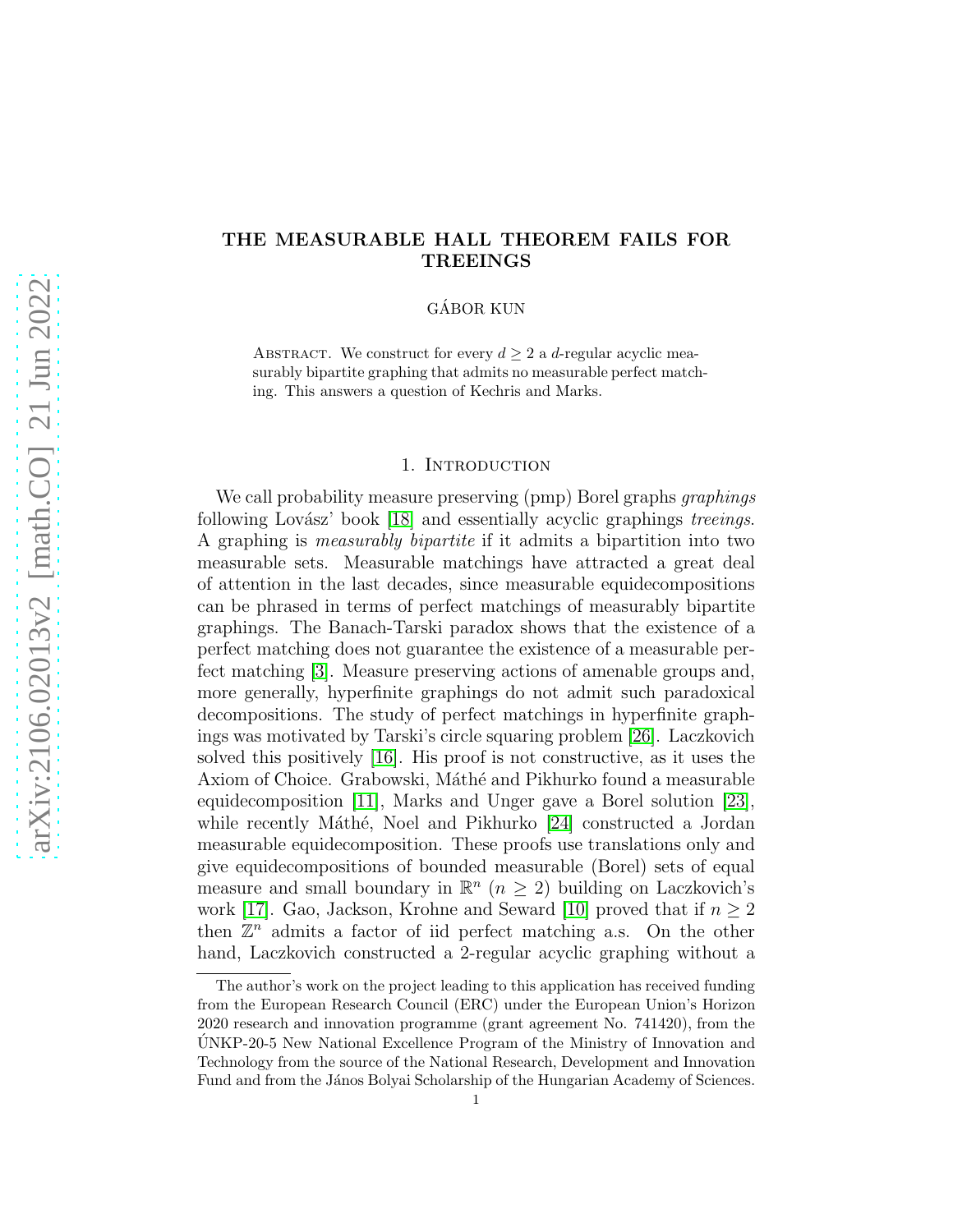## 2 GÁBOR KUN

measurable perfect matching [\[15\]](#page-7-7). This shows that the existence of a perfect matching is not sufficient in the hyperfinite case, either. Conley and Kechris  $[6]$  modified this to get a *d*-regular example for every even d. Bowen, Sabok and the author [\[4\]](#page-6-1) found a characterization of bipartite hyperfinite graphings admitting a measurable perfect matching in terms of ends. They showed that "most" hyperfinite one-ended bipartite graphings with a perfect matching also admit a measurable perfect matching. For example, the regular one-ended case is included. The core obstruction is always a two-ended graphing (that is, of linear growth) as suggested by the known examples. They also showed that every d-regular hyperfinite bipartite graphing admits a measurable perfect matching if d is odd.

The other class that was handled successfully is the class of measurably bipartite graphings with large expansion, including ergodic pmp actions of groups with Kazhdan's Property (T). They play a crucial role in the papers of Margulis [\[21\]](#page-7-9), Sullivan [\[25\]](#page-7-10) and Drinfeld [\[8\]](#page-7-11) on the solution of the Banach-Ruziewicz problem on finitely additive in-variant measures of the sphere. Grabowski, Máthé and Pikhurko [\[12\]](#page-7-12) proved that bounded measurable sets of nonempty interior and equal measure in  $\mathbb{R}^n$  ( $n \geq 3$ ) admit a measurable equidecomposition. Lyons and Nazarov [\[20\]](#page-7-13) showed that bipartite Cayley graphs of non-amenable groups almost surely admit a factor of iid perfect matching. Csóka and Lippner [\[7\]](#page-7-14) extended this to every Cayley graph of a non-amenable group.

The only non-hyperfinite counterexample was in the Borel setting: Marks [\[22\]](#page-7-15) constructed regular bipartite treeings of arbitrary degree without a Borel perfect matching. Kechris and Marks asked (Problem 12.6, [\[13\]](#page-7-16)) if a 3-regular Borel graph always admits a measurable perfect matching. This was already mentioned being open by Klopotowski, Nadkarni, Sarbadhikari and Srivastava (2.7. Remark, [\[14\]](#page-7-17)). One of the problems at the forthcoming Descriptive graph theory workshop at AIM is the case of 3-regular treeings [\[2\]](#page-6-2). The problem is also mentioned in case of treeings in the paper of Brandt, Chang, Grebík, Grunau, Rozhoň and Vidnyánszky (Section 3.5, [\[5\]](#page-6-3)), where the connection of Borel combinatorics to local algorithms on finite graphs is analysed. We give an acyclic regular counterexample of arbitrary degree solving these problems.

<span id="page-1-0"></span>**Theorem 1.** For every  $d \geq 2$  there exists a d-regular measurably bipartite treeing T that admits no measurable perfect matching. Moreover, every measurable circulation in  $L_1(E(T))$  is zero almost everywhere.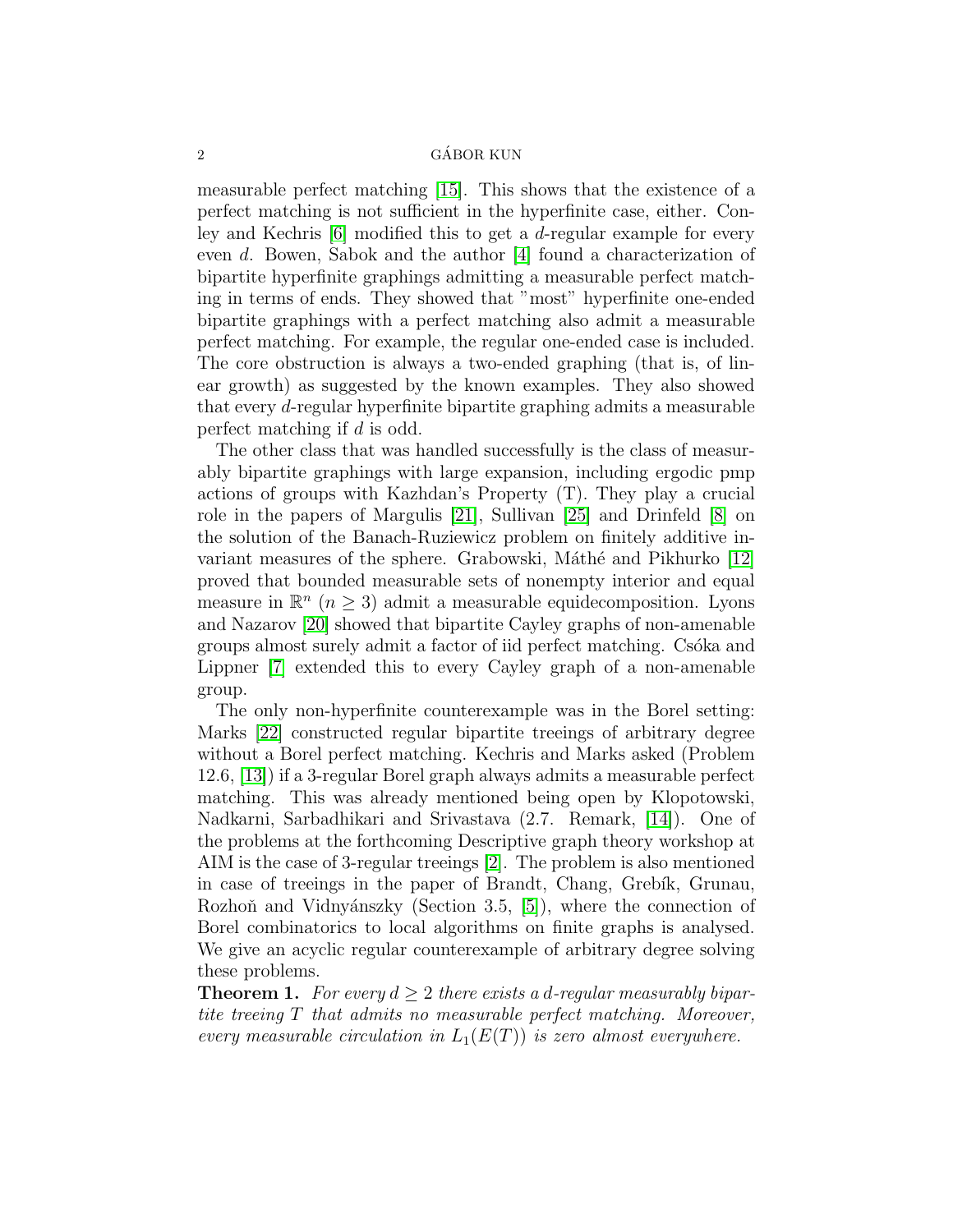In order to see that if T admitted a perfect matching M then it would also admit a bounded circulation consider a measurable bipartition  $V(T) = A \cup^* B$ . For  $a \in A, b \in B, (a, b) \in E(T)$  set  $\varphi(a, b) = d - 1$  if  $(a, b) \in M$  and  $\varphi(a, b) = -1$  if  $(a, b) \notin M$ : if M is a measurable perfect matching then  $\varphi$  is a measurable circulation, since T is d-regular.

Note that while Marks' example [\[22\]](#page-7-15) admits no Borel perfect matching, T does not even admit a Borel perfect matching almost everywhere.

Our construction is also interesting from the point of view of measured group theory. Since bounded circulations on  $T$  are essentially trivial T has no Schreier subgraphing induced by a free  $\mathbb{Z}$ -action. In particular, for even  $d$  the treeing  $T$  can not be represented as the Schreier graphing of a pmp action of  $\mathbb{F}_{\frac{d}{2}}$ .

**Corollary 2.** For every  $d \geq 2$  there exists a d-regular measurably bipartite treeing  $T$  that admits no free pmp  $\mathbb{Z}\text{-action}$  whose Schreier *graphing is a subgraphing of*  $T$  *of positive measure.* 

# 2. Definitions, notations

While the names "graphing" and "treeing" were introduced by Adams [\[1\]](#page-6-4) referring to the representation of classes of an equivalence relation by probability measure preserving (pmp) graphs, the usage of these expressions have shifted: we call pmp Borel graphs graphings follow-ing Lovász' terminology [\[18\]](#page-7-0), and essentially acyclic graphings treeings. Note that the set of vertices in a treeing whose connected component contains a cycle is a nullset: after the removal of this nullset the remiaining graphing will be acyclic. Treeings usually appear in the study of the cost of group actions and equivalence relations, see Gaboriau [\[9\]](#page-7-18). A graphing is measurably bipartite if it admits a bipartition into two measurable sets. We work with bounded degree graphings in this paper. The probability measure on the set of vertices will be denoted by  $\nu$ . This induces a measure  $\mu$  on the set of edges: given a Borel set of edges  $S \subseteq E(G)$  define  $\mu(S) = \frac{1}{2} \int_{V(G)} \deg_S(x) d\nu(x)$  if it exists, where  $\deg_S(x)$  denotes the number of neighbors of x in S. The measure  $\mu$  also extends to Borel sets of directed edges supported on adjacent pairs: we can define it by the same integral, but  $deg_S(x)$  denotes half of the number of edges from x to S and from S to x. It will be a finite measure for bounded degree graphings. Given an undirected graph G a real-valued function  $\phi: V(G) \times V(G) \to \mathbb{R}$  is antisymmetric if  $\phi(x, y) = -\phi(y, x)$ holds for every  $x, y \in V(G)$ . We consider the space of absolutely integrable antisymmetric functions supported on adjacent pairs denoted by  $L_1^{as}(E(G))$ . A function  $\phi \in L_1^{as}(E(G))$  is a *circulation* if for every  $x \in V(G)$  the equality  $\sum_{y \in V(G)} \phi(x, y) = 0$  holds: since we study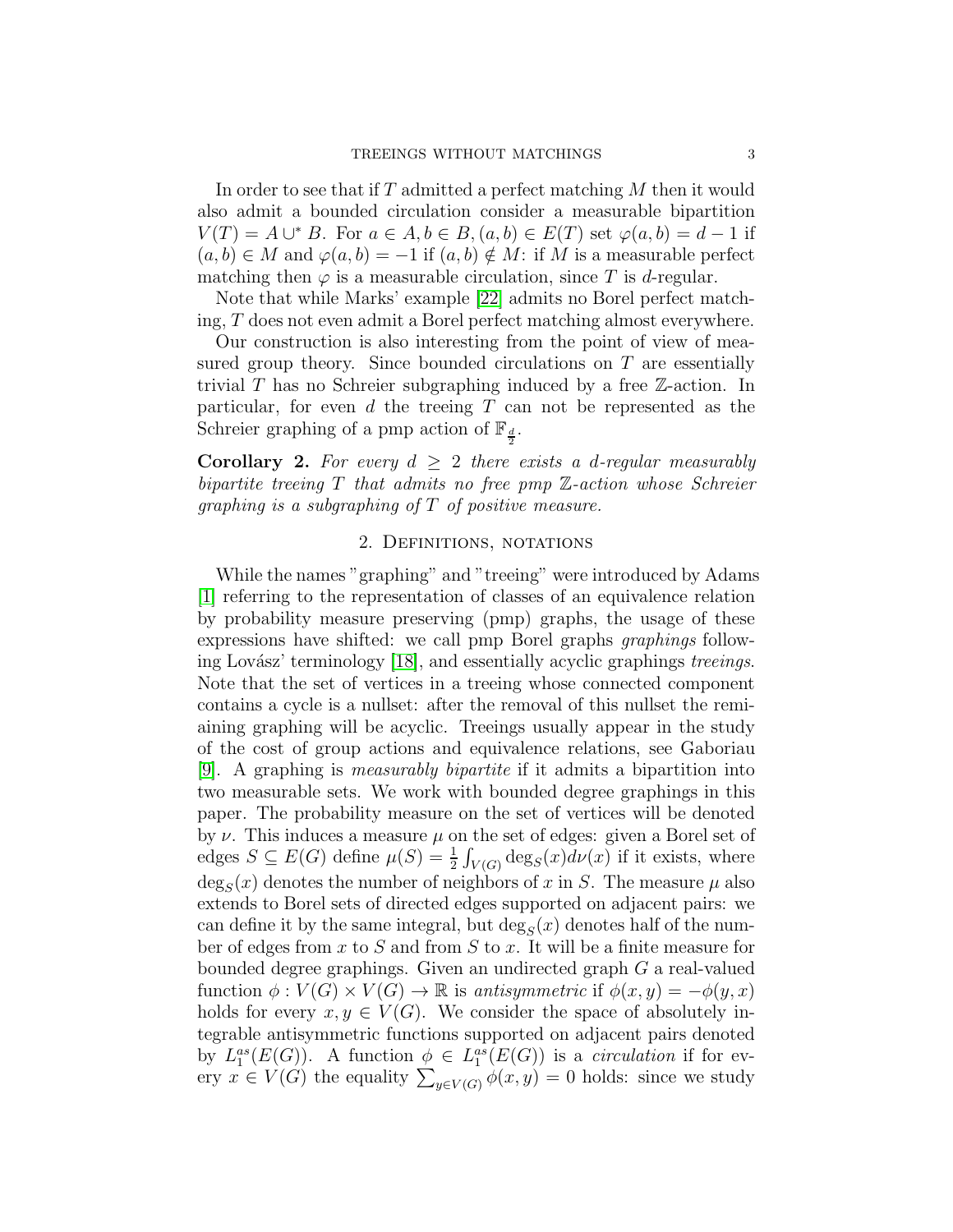## 4 GÁBOR KUN

graphs with finite degrees this sum is finite and well-defined. We will use the following standard lemma. Lovász stated it in a more general context for circulations and potentials on measurable spaces (Lemma  $4.2, [19]$  $4.2, [19]$ .

<span id="page-3-0"></span>**Lemma 3.** For every graphing G, circulation  $f \in L_1^{as}(E(T))$  and bounded, measurable  $g: V(G) \to \mathbb{R}$  the equality  $\int_{V(G)\times V(G)} f(x, y)(g(x) - g(y))d\mu(x, y) = 0$  holds.

Given a finite undirected graph G we denote by  $Ori(G)$  the set of the orientations of the edge set of G. Note that  $|Ori(G)| = 2^{|E(G)|}$ .

## 3. The proof of Theorem [1](#page-1-0)

The following lemma gives a condition to prove that in certain graphings absolutely integrable circulations are essentially zero.

<span id="page-3-1"></span>**Lemma 4.** Let  $G$  be a bounded degree graphing. Assume that for every measurable orientation  $\mathcal{O} \in \text{Ori}(G)$  and  $\varepsilon > 0$  there exists a bounded measurable  $g: V(G) \to \mathbb{R}$  such that  $g(x) - g(y) \in \{-1, 0, 1\}$  for every  $(x, y) \in E(G)$ , and for all edges but a set of  $\mu$ -measure at most  $\varepsilon$  if  $(x, y) \in E(G)$  is oriented towards y then  $g(y) = g(x) + 1$ . Then every circulation in  $L_1^{as}(E(G))$  is a.e. zero.

*Proof.* Suppose for a contradiction that there exists a circulation  $f \in$  $L_1^{as}(E(G))$  such that  $||f||_1 > 0$ . Choose  $\varepsilon > 0$  small enough that for any measurable  $S \subseteq E(G)$  if  $\mu(S) < \varepsilon$  then  $\int_S |f| d\mu < \frac{||f||_1}{2}$ . And consider a measurable orientation  $\mathcal{O} \in Ori(G)$  that orients  $(x, y)$  towards y if  $f(x, y) > 0$ . The condition of the lemma provides a bounded measurable  $g: V(G) \to \mathbb{R}$ . By Lemma [3,](#page-3-0) the choice of  $\varepsilon$  and the triangle inequality we get  $\Omega$   $\Gamma$  $f(x, y)(g(y) = g(x))du(x, y)$ 

$$
0 = J_{V(G) \times V(G)} J(x, y) (g(y) - g(x)) a\mu(x, y) =
$$
  
\n
$$
||f||_1 - 2 \int_{\{(x,y): f(x,y)(g(y) - g(x)) < 0\}} |f(x,y)| d\mu(x, y) -
$$
  
\n
$$
\int_{\{(x,y): g(x) = g(y)\}} |f(x,y)| d\mu(x, y) > ||f||_1 - 2 \frac{||f||_1}{2} = 0.
$$
  
\nThis contradiction proves the lemma.

We will use a diagonalization method to construct a graphing that satisfies the condition of this lemma. This will be similar to an inverse limit of a sequence of finite graphs. The following lemma will be used for the basic step that will allow us to construct the next graph in the sequence. The natural choice is a topological cover. However, this would be infinite, hence we will use a subgraph of this cover graph instead and add a small number of vertices and edges to make it regular.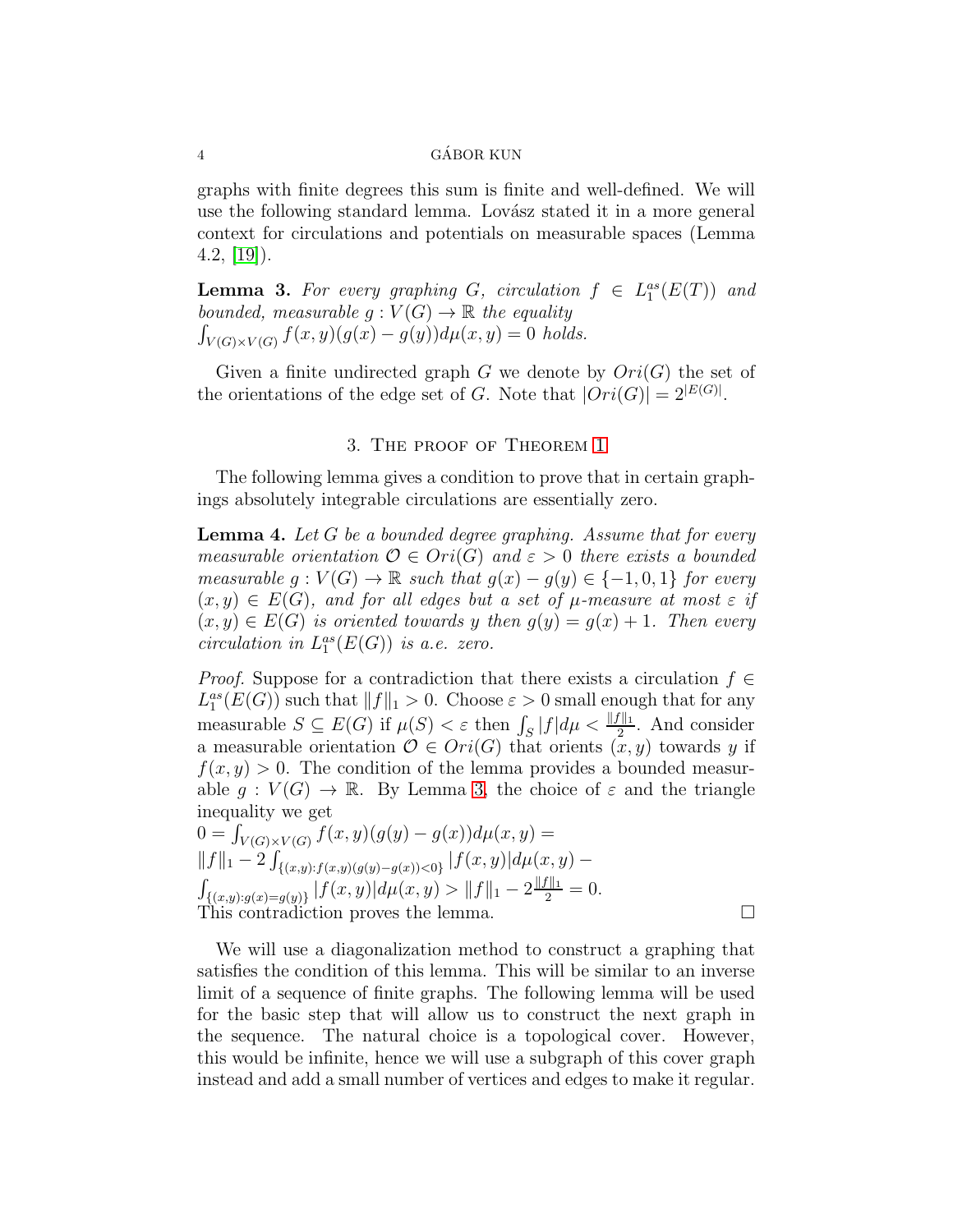<span id="page-4-0"></span>**Lemma 5.** Let  $G$  be a finite, undirected, d-regular graph and  $N$  a natural number. There exists a finite, undirected, d-regular graph F, a mapping  $f: V(F) \to V(G)$  and a partition  $V(F) = V_0 \cup^* V_1$  such that the following holds.

- $(1)$   $|V_0| < \frac{2^{|E(G)|+1}}{N}$  $\frac{S^{(0)}+1}{N}|V_1|.$
- (2)  $f|_{V_1}$  is a homomorphism, that is, for every  $x, y \in V_1$  if  $(x, y) \in$  $E(F)$  then  $(f(x), f(y)) \in E(G)$ .
- (3) For every  $x \in V_0, y \in V(F)$  if  $(x, y) \in E(F)$  then  $f(x) = f(y)$ .
- (4) For every  $a, b \in V(G)$  the equality  $|f^{-1}(a)| = |f^{-1}(b)|$  holds.
- (5) If  $G$  is bipartite then  $F$  is bipartite, too.
- (6) For every  $\mathcal{O} \in Ori(G)$  there exists a mapping  $p_{\mathcal{O}} : V(F) \to \{1, \ldots, N\}$  such that  $p_{\mathcal{O}}(x) = p_{\mathcal{O}}(y)$  if  $x \in V_0$  and  $(x, y) \in E(F)$ ,  $p_{\mathcal{O}}(x) = p_{\mathcal{O}}(y) - 1$  if  $x, y \in V_1, (f(x), f(y)) \in E(G)$  and  $\mathcal O$ orients  $(f(x), f(y))$  towards  $f(y)$ .

Proof. Consider the product set

$$
V_1 = \{1,\ldots,d\} \times V(G) \times \Pi_{\mathcal{O} \in \text{Ori}(G)} \{1,\ldots,N\}.
$$

Let  $p_d: V_1 \to \{1, ..., d\}, p_G: V_1 \to V(G)$  and  $p_{\mathcal{O}}: V_1 \to \{1, ..., N\},$ where  $\mathcal{O} \in \text{Ori}(G)$ , denote the projections of  $V_1$ . We will extend the latter to satisfy (6), while f will be the extension of  $p<sub>G</sub>$ . First we construct the set of edges induced by  $V_1: E(F) \cap (V_1 \times V_1) =$  $\{(x, y) : x, y \in V_1, p_d(x) = p_d(y), (p_G(x), p_G(y)) \in E(G), \forall \mathcal{O}\}$  $p_{\mathcal{O}}(x) = p_{\mathcal{O}}(y) - 1$  if  $(p_G(x), p_G(y))$  is oriented towards  $p_G(y)$  by  $\mathcal{O}$ ,  $p_{\mathcal{O}}(x) = p_{\mathcal{O}}(y) + 1$  if  $(p_G(x), p_G(y))$  is oriented towards  $p_G(x)$  by  $\mathcal{O}\}$ .

This construction gives a simple, undirected graph. Note that for every  $a, b \in V(G), (a, b) \in E(G)$  and  $x \in V_1$ , where  $p_G(x) = a$ , there exists at most one  $y \in V_1$  such that  $p_G(y) = b$  and  $(x, y) \in E(F)$ . Hence the maximum degree is  $d$ . Consider the  $d$ -tuples of vertices agreeing in all coordinates but the first one. Every vertex of such a d-tuple has the same degree. If this degree is k we add  $(d - k)$  vertices to  $V_0$  and connect it to all of these  $d$  vertices. The resulting graph  $F$  is simple, undirected and d-regular. If  $G$  is bipartite then  $F$  is bipartite, too.

For every  $x \in V_1$  set  $f(x) = p_G(x) \in V(G)$ : the construction of the edges in  $V_1$  shows that this is a homomorphism. Given a vertex in  $V_0$ all of its neighbors in  $V_1$  take the same value under  $f$ , hence we can extend  $f$  to  $V_0$  satisfying (3).

It suffices to show the following claim in order to prove (4).

**Claim 6.** 
$$
|f^{-1}(a)| = 2dN^{2^{|E(G)|}} - d(N-1)^{2^{|E(G)|}}
$$
 for every  $a \in V(G)$ .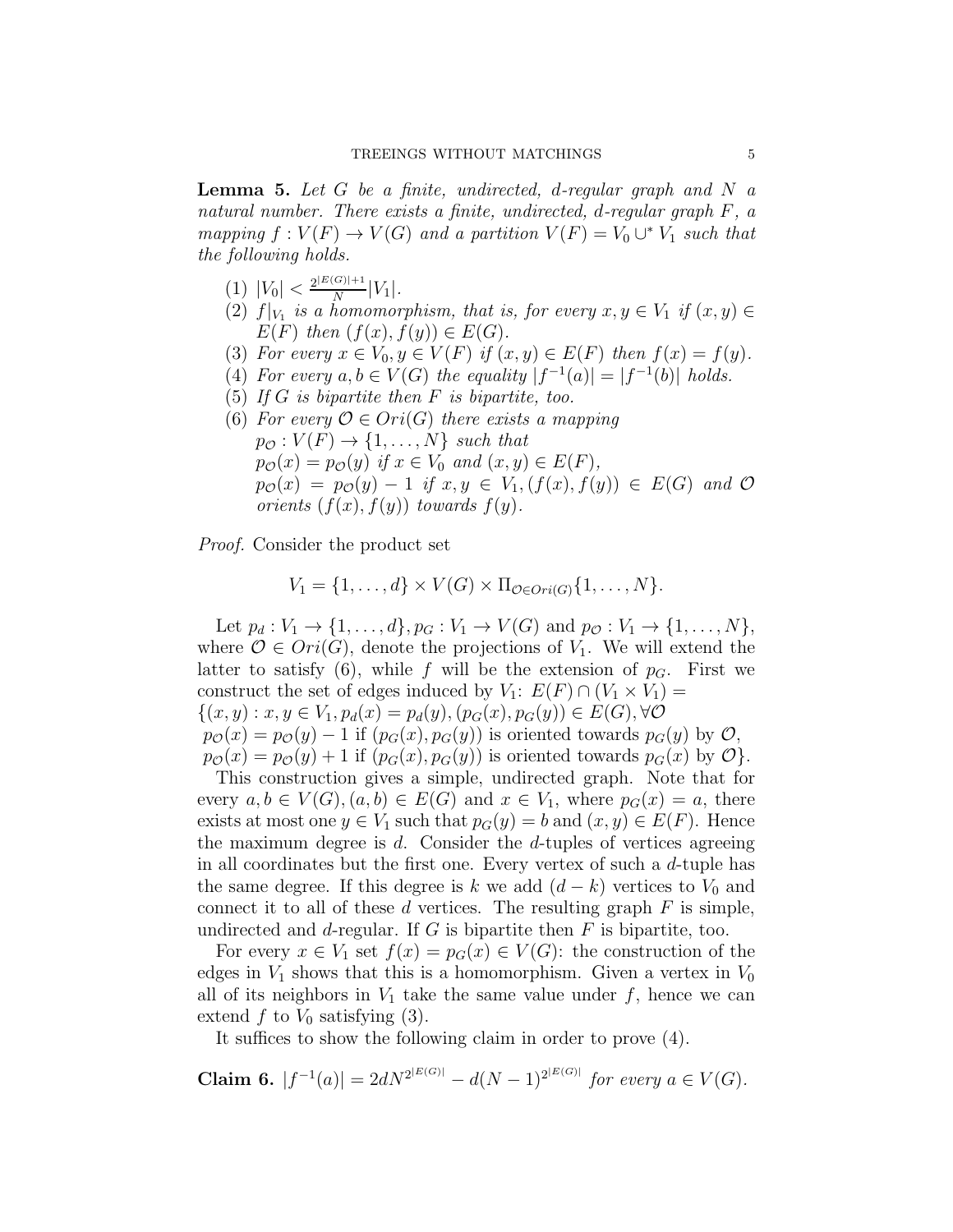## $6 \longrightarrow$  GÁBOR KUN

Proof.  $|f^{-1}(a)| = |f^{-1}(a) \cap V_1| + |f^{-1}(a) \cap V_0|$  =  $dN^{2^{|E(G)|}} + \frac{1}{d}$  $\frac{1}{d} \sum_{x \in p_G^{-1}(a)} (d - deg_{V_1}(x)).$ 

The second sum can be partitioned into subsums corresponding to edges adjacent to a.

 $\sum_{x \in p_G^{-1}(a)} (d - deg_{V_1}(x)) =$  $\sum_{b:(a,b)\in E(G)} |\{x : x \in p_G^{-1}(a), \nexists y \in p_G^{-1}(b), (x, y) \in E(F)\}|.$ Consider an edge  $(a, b) \in V(G)$ . Note that  ${x : x \in p_G^{-1}(a), \exists y \in p_G^{-1}(b), (x, y) \in E(F)}$  ${x : p_G(x) = a, \forall \mathcal{O} \in Ori(G), (a, b) \in \mathcal{O} \Rightarrow p_{\mathcal{O}}(x) \neq N \text{ and } \forall \mathcal{O} \in$  $Ori(G)$ ,  $(b, a) \in \mathcal{O} \Rightarrow p_{\mathcal{O}}(x) \neq 1$ . The size of this set is  $d(N-1)^{2^{|E(G)|}}$ , since  $|Ori(G)| = 2^{|E(G)|}$ . Hence  $|\{x : x \in p_G^{-1}(a), \nexists y \in p_G^{-1}(b), (x, y) \in$  $E(F)$ } =  $dN^{2^{|E(G)|}} - d(N-1)^{2^{|E(G)|}}$ . The claim follows.

The number of vertices in  $V_1$  with less than d neighbors in  $V_1$  is at most  $\frac{2^{|E(G)|+1}}{N}$  $\frac{S(|V_1|+1)}{N}|V_1|$ . Since all the edges from  $V_0$  go to this set and F is d-regular this is also an upper bound on the size of  $V_0$  implying (1).

Consider an orientation  $\mathcal O$  of G. Note that  $p_{\mathcal O}$  is constant in the neighborhood of any vertex in  $V_0$ , hence we can extend it to  $V_0$  satisfying  $(6)$ .

We define a sequence of finite graphs  ${G_n}_{n=1}^{\infty}$  recursively. Set  $G_1 =$  $K_{d,d}$ , the complete bipartite graph on  $d + d$  vertices. If  $G_n$  is defined then apply Lemma [5](#page-4-0) to  $G = G_n$  and  $N = N_n = 2^{n+1} 2^{|E(G_n)|}$ . This gives a sequence of simple, d-regular, bipartite graphs and mappings  $f_n: V(G_{n+1}) \to V(G_n)$ . We will consider a graphing  $T_0$  whose vertex set is the inverse limit of  ${V(G_n)}_{n=1}^{\infty}$ . Namely,

 $V(T_0) = \left\{ \{x_n\}_{n=1}^{\infty} : \forall n \ x_n \in V(G_n), f_n(x_{n+1}) = x_n \right\}$ . And we define the projection  $\pi_n : V(T_0) \to V(G_n)$  setting  $\pi_n(x) = x_n$ .

Consider the Boolean algebra  $\mathcal{B} = {\pi_n^{-1}(S) : n \in \mathbb{N}, S \subseteq V(G_n)}$ . The product of the uniform probability measures on the sequence  ${V(G_n)}_{n=1}^{\infty}$  extends to  $\mathcal{B}$ , since  $f_n$  is measure-preserving for every n. This extends to the completion of the  $\sigma$ -algebra generated by  $\beta$  as a probability measure. Denote this  $\sigma$ -algebra by  $\mathcal A$  and the probability measure on  $\mathcal A$  by  $\nu$ .

Two vertices are adjacent if they are adjacent in all, but finitely many coordinates. We prove that the edge set is measure-preserving. It is sufficient to show that for every  $A, B \in \mathcal{A}$  the equality  $\int_A \deg_B(x) d\nu(x) =$  $\int_B \deg_A(x) d\nu(x)$  holds. We may assume that  $A, B \in \mathcal{B}$ . For every n large enough  $\int_{\pi_n^{-1}(A)} \deg_{\pi_n^{-1}(B)}(x) d\nu_n(x) = \int_{\pi_n^{-1}(B)} \deg_{\pi_n^{-1}(A)}(x) d\nu_n(x)$ , where  $\nu_n$  denotes the uniform probability measure on  $V(G_n)$ . Hence the limits of the two sides are equal, too, yielding the desired equality.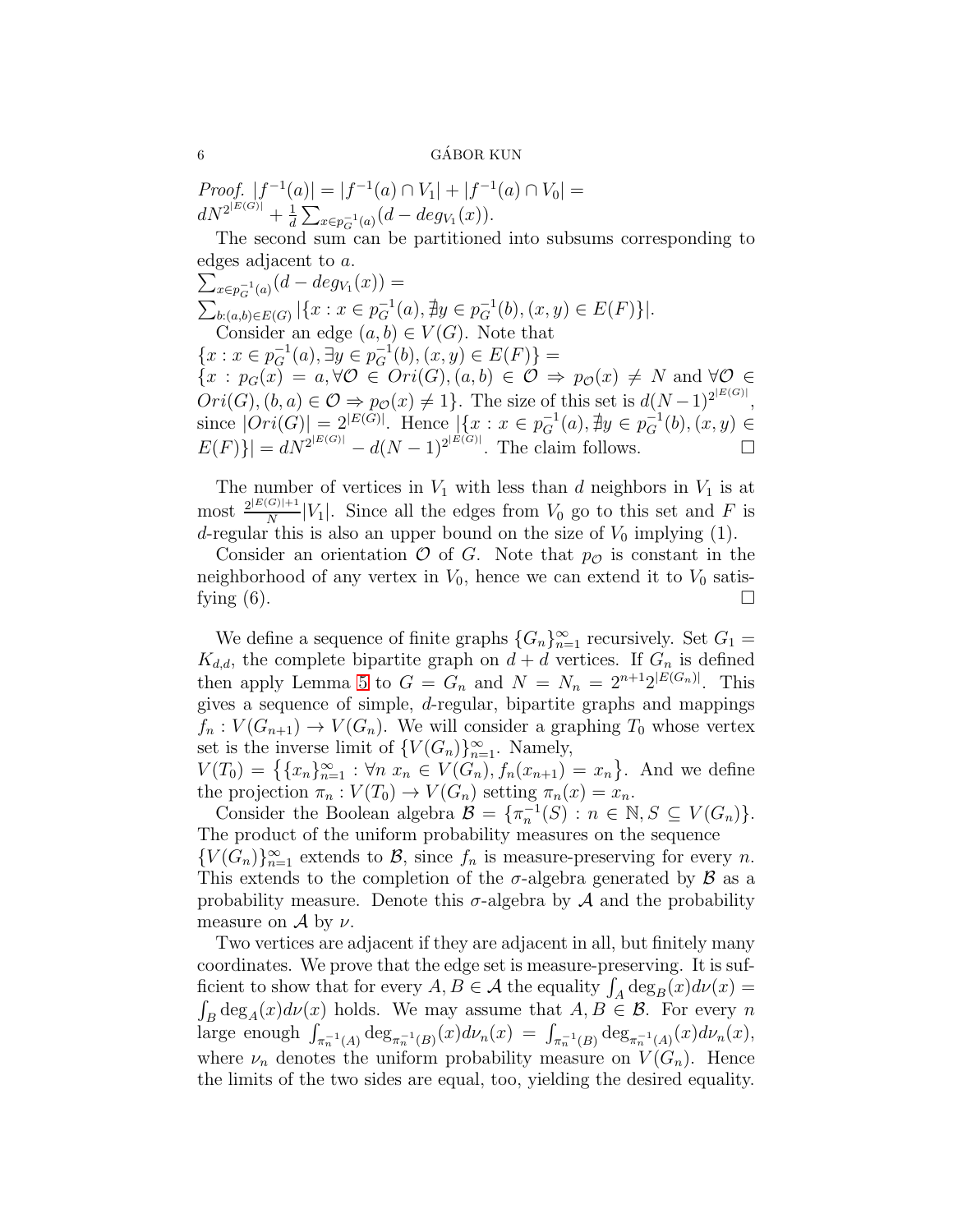The set of vertices with infinitely many coordinates in  $V_0(G_n)$  is a nullset, since  $\nu(V_0(G_n)) < 2^{-n}$ . The union of their connected components is also a nullset, since  $T_0$  is a graphing. Let us remove this nullset: the measure on the vertices can be restricted to the remaining induced subgraphing  $T$ . The graphing  $T$  is d-regular, since for every  $x \in V(T)$  if n is large enough then  $\pi_n(x)$  is not adjacent to any vertex in  $V_0(G_n)$ , hence every edge adjacent to  $\pi_n(x)$  is the image of an edge in  $G_{n+1}$  under  $f_n$ .

Finally, we show that every circulation in  $L_1^{as}(E(T))$  is zero almost everywhere. We will apply Lemma [4.](#page-3-1) Consider a measurable orientation  $\mathcal{O} \in \text{Ori}(T)$  and an  $\varepsilon > 0$ . Choose *n* large enough such that the following two conditions hold.

First,  $\sum_{k=n+1}^{\infty} \nu_k(V_0(G_k)) < \frac{\varepsilon}{2\varepsilon}$  $\frac{\varepsilon}{2d}$ . This implies that  $\nu(\lbrace x \in V(T) : \exists k > n, x_k \in V_0(\widetilde{G}_k) \rbrace) < \frac{\varepsilon}{2}$  $\frac{\varepsilon}{2}$ , hence  $\mu(\{(x,y)\in E(T): (\pi_n(x), \pi_n(y)) \notin E(G_n)\}) < \frac{\varepsilon}{2}$  $\frac{\varepsilon}{2}$ .

Next, if *n* is large enough then there exists an orientation  $\mathcal{O}' \in$  $Ori(G_n)$  that for all, but a set of  $\mu$ -measure at most  $\frac{\varepsilon}{2}$  the  $\mathcal O$ -orientation of  $(x, y) \in E(T)$  and the  $\mathcal{O}'$ -orientation of  $(\pi_n(x), \pi_n(y))$  agree.

Set  $g(x) = p_{\mathcal{O}'}(\pi_{n+1}(x))$  given by (6) of Lemma [5](#page-4-0) when applied to  $G_n$ . This satisfies the condition of Lemma [4:](#page-3-1) if  $(x, y) \in E(T)$  is oriented towards y by  $\mathcal{O}$ , but  $g(x) \neq g(y)$ −1 then either  $(\pi_n(x), \pi_n(y)) \notin E(G_n)$ , or  $(\pi_n(x), \pi_n(y)) \in E(G_n)$  and  $\mathcal{O}'$  orients it towards  $\pi_n(x)$ . These can happen for a set of  $\mu$ -measure at most  $\frac{\varepsilon}{2} + \frac{\varepsilon}{2} = \varepsilon$ .

Since every absolutely integrable circulation is a.e. zero the graphing T is a treeing. This completes the proof of the theorem.

#### **REFERENCES**

- <span id="page-6-4"></span>[1] Adams, Scot. "Trees and amenable equivalence relations." Ergodic Theory and Dynamical Systems 10.1 (1990): 1-14.
- <span id="page-6-2"></span>[2] Descriptive graph theory workshop, AIM, June 27 - July 1, 2022, American Institute of Mathematics, San Jose, California, organizered by: Clinton Conley, Stephen Jackson, Andrew Marks, and Slawomir Solecki, https://aimath.org/workshops/upcoming/descriptgraph/
- <span id="page-6-0"></span>[3] Banach, Stefan, and Alfred Tarski. "Sur la décomposition des ensembles de points en parties respectivement congruentes." Fund. math 6.1 (1924): 244- 277.
- <span id="page-6-1"></span>[4] Bowen, Matthew, G´abor Kun, and Marcin Sabok. "Perfect matchings in hyperfinite graphings." arXiv preprint arXiv: 3775428 (2021).
- <span id="page-6-3"></span>[5] Brandt, S., Chang, Y. J., Grebík, J., Grunau, C., Rozhoň, V., and Vidnyánszky, Z. (2021). "Local problems on trees from the perspectives of distributed algorithms, finitary factors, and descriptive combinatorics." arXiv preprint [arXiv:2106.02066.](http://arxiv.org/abs/2106.02066)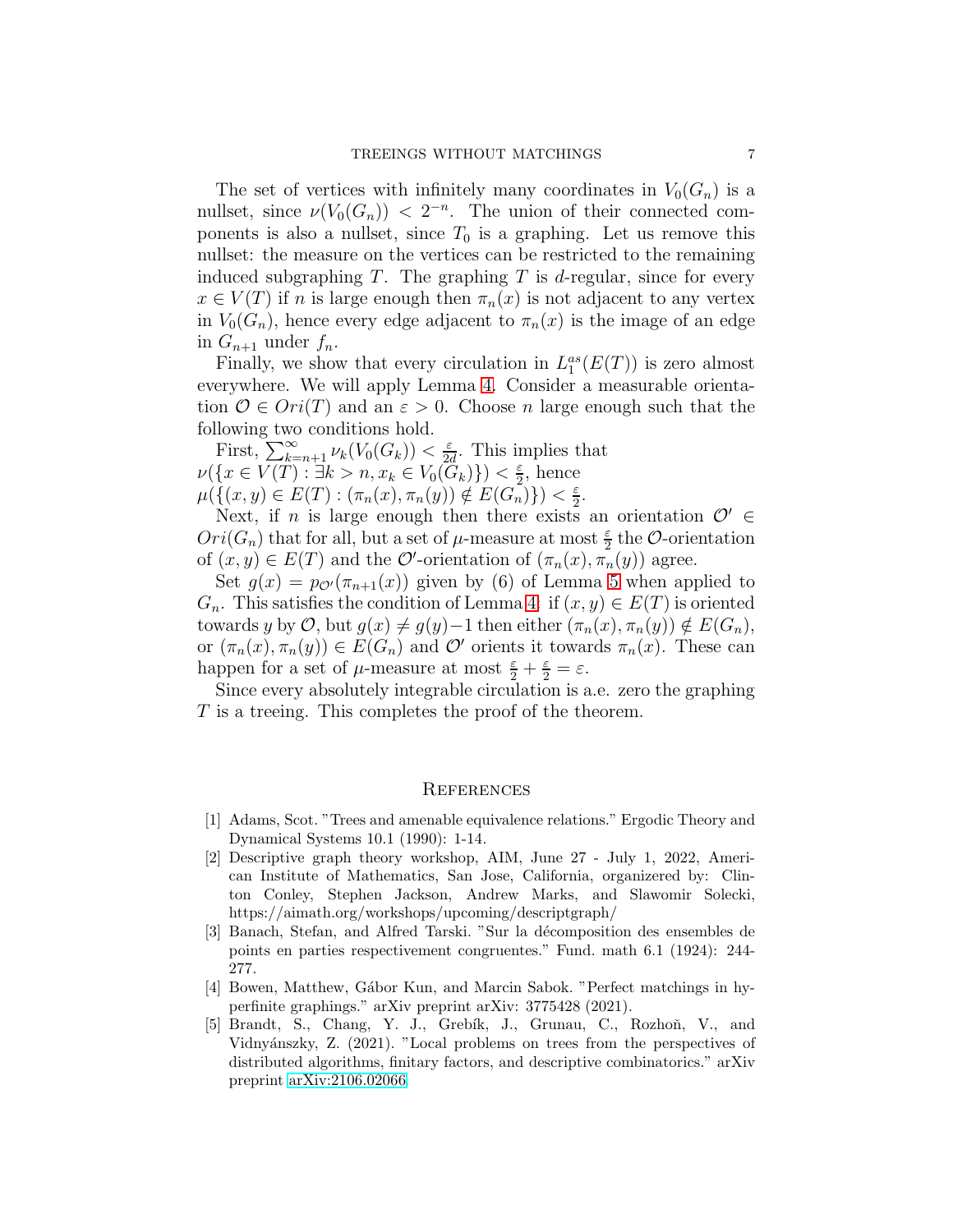#### 8 GÁBOR KUN

- [6] Conley, Clinton T., and Alexander S. Kechris. "Measurable chromatic and independence numbers for ergodic graphs and group actions." Groups, Geometry, and Dynamics 7.1 (2013): 127-180.
- <span id="page-7-14"></span>[7] Csóka, Endre, and Gábor Lippner. "Invariant random matchings in Cayley graphs." arXiv preprint [arXiv:1211.2374](http://arxiv.org/abs/1211.2374) (2012).
- <span id="page-7-11"></span>[8] Drinfeld, Vladimir Gershonovich. "Finitely additive measures on  $S^2$  and  $S^3$ , invariant with respect to rotations." Funktsional'nyi Analiz i ego Prilozheniya 18.3 (1984): 77-77.
- <span id="page-7-18"></span>[9] Gaboriau, Damien. "Coût des relations d'équivalence et des groupes." Inventiones mathematicae 139.1 (2000): 41-98.
- <span id="page-7-6"></span><span id="page-7-2"></span>[10] Gao, S., Jackson, S., Krohne, E., and Seward, B. (2015). Forcing constructions and countable Borel equivalence relations. arXiv preprint [arXiv:1503.07822.](http://arxiv.org/abs/1503.07822)
- [11] Grabowski, Lukasz, András Máthé, and Oleg Pikhurko. "Measurable circle squaring." Annals of Mathematics (2017): 671-710.
- <span id="page-7-12"></span>[12] Grabowski, Lukasz, András Máthé, and Oleg Pikhurko. "Measurable equidecompositions for group actions with an expansion property." arXiv preprint [arXiv:1601.02958](http://arxiv.org/abs/1601.02958) (2016).
- <span id="page-7-16"></span>[13] Kechris, Alexander S., and Andrew S. Marks. "Descriptive graph combinatorics." preprint 3 (2016).
- <span id="page-7-17"></span>[14] Klopotowski, A., Nadkarni, M., Sarbadhikari, H., and Srivastava, S. (2002). "Sets with doubleton sections, good sets and ergodic theory." Fundamenta Mathematicae, 2(173), 133-158.
- <span id="page-7-7"></span>[15] Laczkovich, Miklós. "Closed sets without measurable matching." Proceedings of the American Mathematical Society 103.3 (1988): 894-896.
- <span id="page-7-1"></span>[16] Laczkovich, Miklós. "Equidecomposability and discrepancy; a solution of Tarski's circle-squaring problem." Journal für die reine und angewandte Mathematik 1990.404 (1990): 77-117.
- <span id="page-7-5"></span>[17] Laczkovich, Miklós. "Decomposition of sets with small boundary." Journal of the London Mathematical Society, 2(1) (1992), 58-64.
- <span id="page-7-0"></span>[18] Lovász, László. Large networks and graph limits. Vol. 60. American Mathematical Soc., 2012.
- <span id="page-7-19"></span>[19] Lovász, László. "Flows on measurable spaces." Geometric and Functional Analysis (2021): 1-36.
- <span id="page-7-13"></span>[20] Lyons, Russell, and Fedor Nazarov. "Perfect matchings as IID factors on nonamenable groups." European Journal of Combinatorics 32.7 (2011): 1115-1125.
- <span id="page-7-9"></span>[21] Margulis, Gregory A. "Some remarks on invariant means." Monatshefte für Mathematik 90.3 (1980): 233-235.
- <span id="page-7-15"></span>[22] Marks, Andrew. "A determinacy approach to Borel combinatorics." arXiv preprint [arXiv:1304.3830](http://arxiv.org/abs/1304.3830) (2013).
- <span id="page-7-3"></span>[23] Marks, Andrew S., and Spencer T. Unger. "Borel circle squaring." Annals of Mathematics (2017): 581-605.
- <span id="page-7-4"></span>[24] Máthé, A., Noel, J. A., and Pikhurko, O. (2022). "Circle Squaring with Pieces of Small Boundary and Low Borel Complexity." arXiv preprint [arXiv:2202.01412.](http://arxiv.org/abs/2202.01412)
- <span id="page-7-10"></span>[25] Sullivan, Dennis. "For  $n > 3$  there is only one finitely additive rotationally invariant measure on the n-sphere defined on all Lebesgue measurable subsets." Bulletin (New Series) of the American Mathematical Society 4.1 (1981): 121- 123.

<span id="page-7-8"></span>